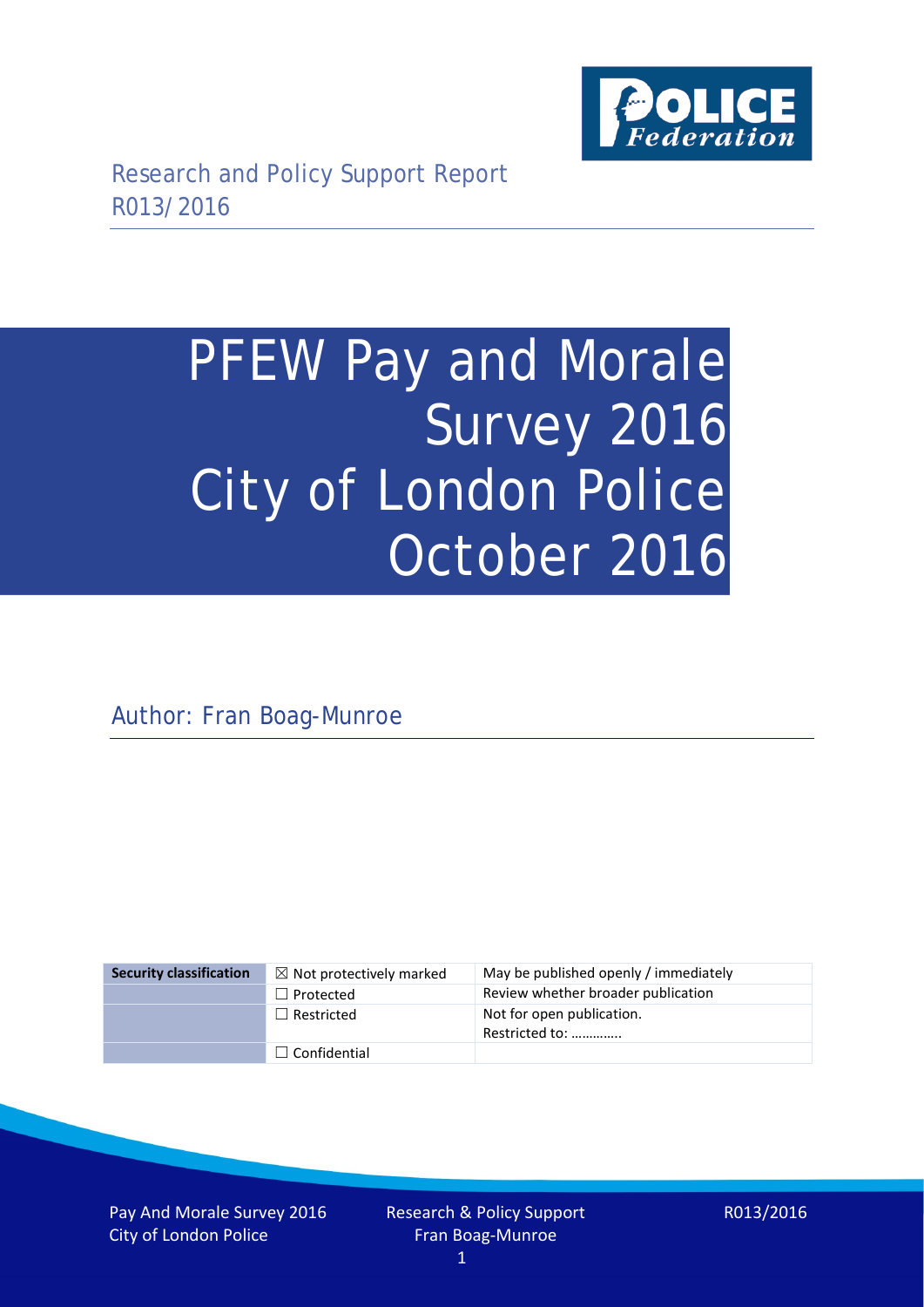## **INTRODUCTION**

This note provides a summary of responses to the PFEW Pay and Morale Survey received from respondents from City of London Police in 2016.

Where appropriate, details of average responses for the police service as a whole are also presented, as well as a ranking of City of London Police compared to other forces. Where rankings are provided, a ranking of 1 represents the force with the highest percentage of respondents expressing a particular attitude or intention, and a ranking of 42 represents the force with the lowest percentage of respondents expressing a particular attitude or intention<sup>[1](#page-1-0)</sup>. One force was excluded from this ranking because the sample size was considered too low to be representative of the force as a whole (<200 responses). Please be aware that the actual differences between individual rank positions may be quite small and, if used, should be interpreted cautiously.

Graphical summaries are also presented which compare the proportion of respondents expressing a particular attitude or intention in each force to the average for the service as a whole. These graphical summaries indicate either 1) that a force has the same proportion of respondents expressing a particular attitude as the national average or lower; 2) that the force has a higher proportion of respondents expressing a particular attitude than the national average; or 3) that the proportion of respondents expressing a particular attitude in a force is 10% or more higher than the national average.

## **RESPONSE RATE AND RESPONDENTS**

276 responses were received from City of London Police, representing a response rate of around 40% (based on March 2016 Home Office figures of officer headcount). The national response rate for the 2016 survey was 35%. Last year's response rate for City of London Police was 24%. Please bear this in mind when making comparisons with last year's findings.

Overall 2% of respondents to the survey declined to state which force they belonged to. The responses from these officers have been included within the national data but are excluded from force-level analysis.

80.9% of responses from City of London Police were received from male officers and 19.1% of responses were from female officers. 69.5% of respondents were Constables, 21.4% were Sergeants and 9.2% were Inspectors or Chief Inspectors.

<span id="page-1-0"></span> $1$  Rankings have been determined at two decimal places.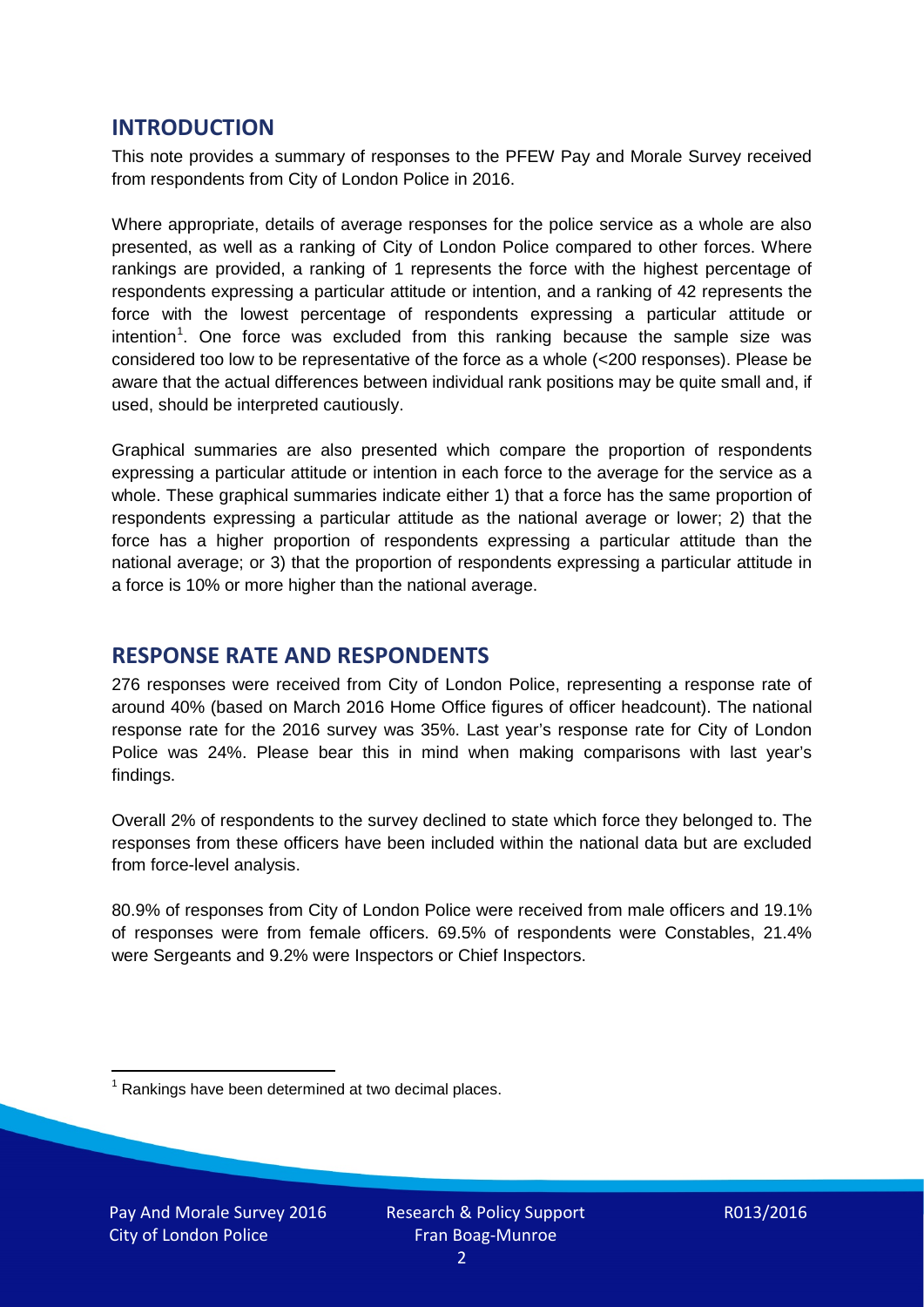## **MORALE**

54.0% of respondents from City of London Police told us that their morale is currently low.

Nationally, the proportion of respondents reporting low personal morale ranges from 72.0% at the top ranking force to 41.9% at the bottom ranking force. In terms of the proportion of respondents with low morale, City of London Police ranks 17 out of 42, meaning that, compared to City of London Police, there are 25 forces with a smaller proportion of respondents reporting low morale.

81.9% of respondents from City of London Police felt that morale within the force is currently low.

Across England and Wales as a whole, the proportion of respondents reporting low force morale ranges from 98.8% at the top ranking force to 74.1% at the bottom ranking force. In terms of the proportion of respondents reporting low force morale, City of London Police ranks 31 out of 42 forces, meaning that there are 11 forces with a smaller proportion of respondents who feel that morale within their force is low.

Comparison of 2016 and 2015 figures for morale in City of London Police are provided in the table below.

|                     | 2016  | 2015  |
|---------------------|-------|-------|
| Low personal morale | 54.0% | 70.9% |
| Low force morale    | 81.9% | 91.1% |

The proportion of respondents in the police service as a whole who said that their morale is low was 55.9%; this compares to 70.1% of respondents to the PFEW Pay and Morale survey in 2016; the proportion of respondents reporting low morale in 2016 was significant smaller than in [2](#page-2-0)015 $^2$ .

The proportion of respondents in the service as a whole who said that morale in their force was low was 89.5%; in 2015, this proportion was 94.6%. Again the difference between 2016 and 2015 was statistically significant<sup>[3](#page-2-1)</sup>.

<span id="page-2-0"></span> $2$ <sup>2</sup> Z= 40.1, p < 0.001

<span id="page-2-1"></span> $3$  Z=25.2, p < 0.001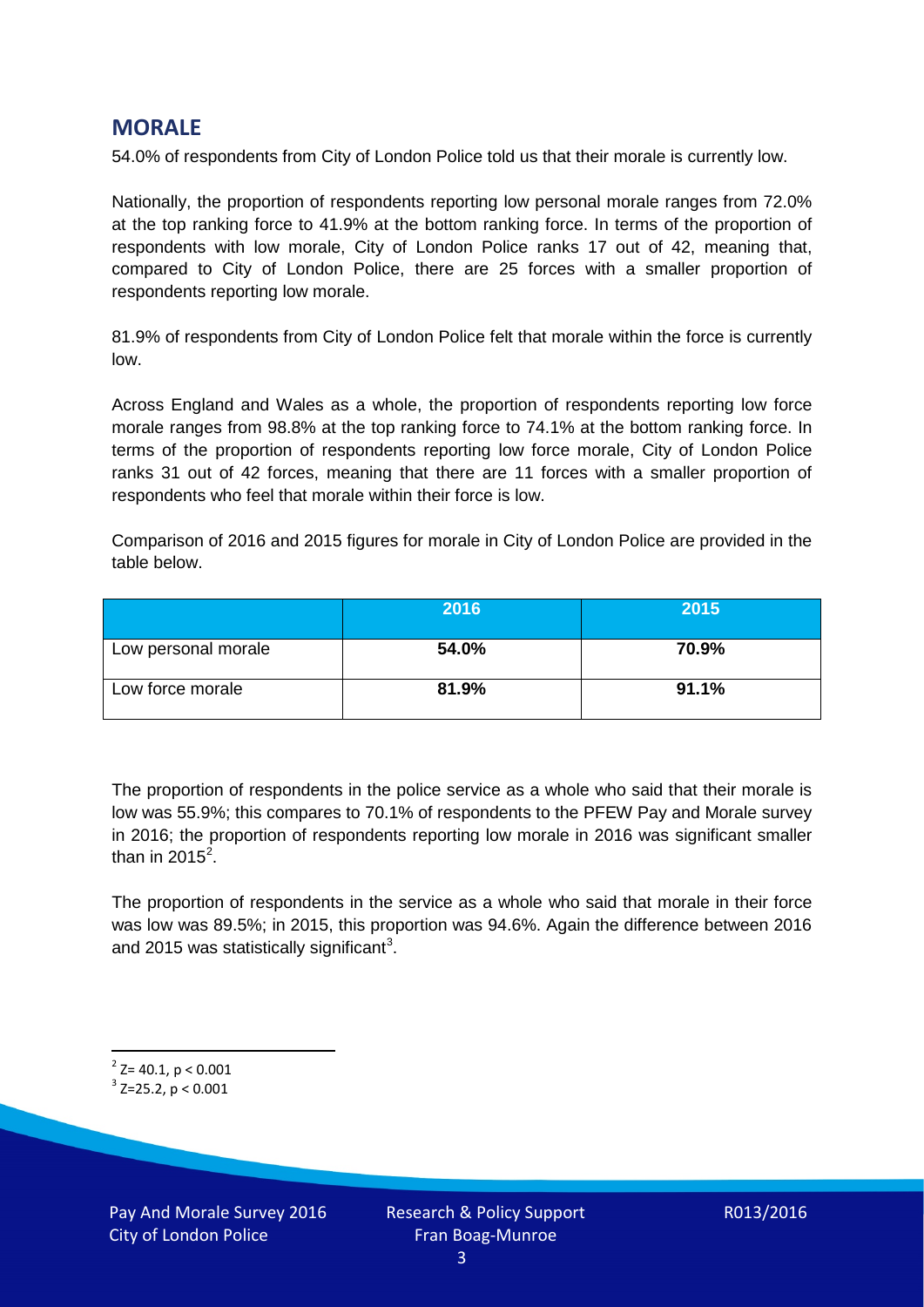*Proportion of respondents reporting low personal morale compared to national average in 2016*



#### *REASONS FOR LOW MORALE*

The survey asked respondents about the factors that had a positive or negative effect on their morale, the table below shows the proportion of respondents in City of London Police who said a particular factor has had a negative effect upon their morale compared to the national average.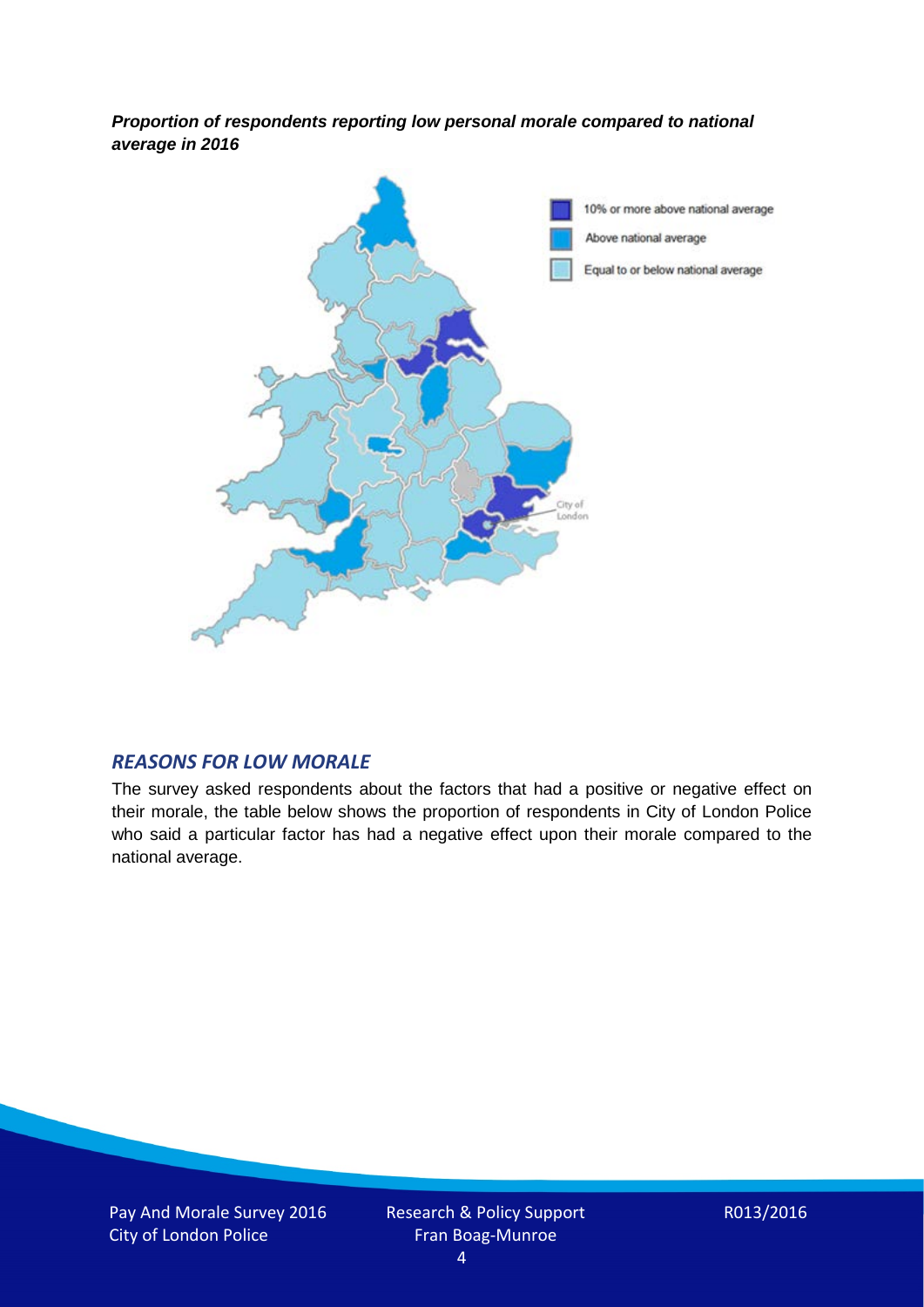| <b>Factor</b>                                  | <b>Negative effect on morale</b><br>(City of London Police) | <b>Negative effect on morale</b><br>(England and Wales) |
|------------------------------------------------|-------------------------------------------------------------|---------------------------------------------------------|
| Pay and benefits (including<br>pension)        | 77.7%                                                       | 70.9%                                                   |
| Day-to-day job role                            | 37.4%                                                       | 39.9%                                                   |
| Workload and responsibilities                  | 43.1%                                                       | 52.4%                                                   |
| Work-life balance                              | 46.8%                                                       | 58.2%                                                   |
| Opportunities for<br>development and promotion | 51.8%                                                       | 49.9%                                                   |
| Health and wellbeing                           | 46.8%                                                       | 54.3%                                                   |
| How the police as a whole<br>are treated       | 86.3%                                                       | 84.2%                                                   |
| Treatment by senior<br>managers                | 38.7%                                                       | 42.1%                                                   |

# **ATTITUDES TOWARDS THE POLICE**

73.1% of respondents from City of London Police said that they would not recommend joining the police to others.

Nationally, the proportion of respondents who said that they would not recommend joining the police to others ranges from 78.6% in the top ranking force to 55.4% in the bottom ranking force. Compared to the other forces in England and Wales, City of London Police ranks 8 out of 42; there are therefore 34 forces with a smaller proportion of respondents who say that they would not recommend joining the police to others.

64.6% of respondents from City of London Police said that they did not feel valued within the police.

The proportion of respondents who did not feel valued ranges from 79.2% in the top ranking force to 53.1% in the bottom ranking force. In terms of the proportion of respondents who did not feel valued within the police, City of London Police ranks 21 out of 42; there are 21 forces with a smaller proportion of respondents who did not feel valued.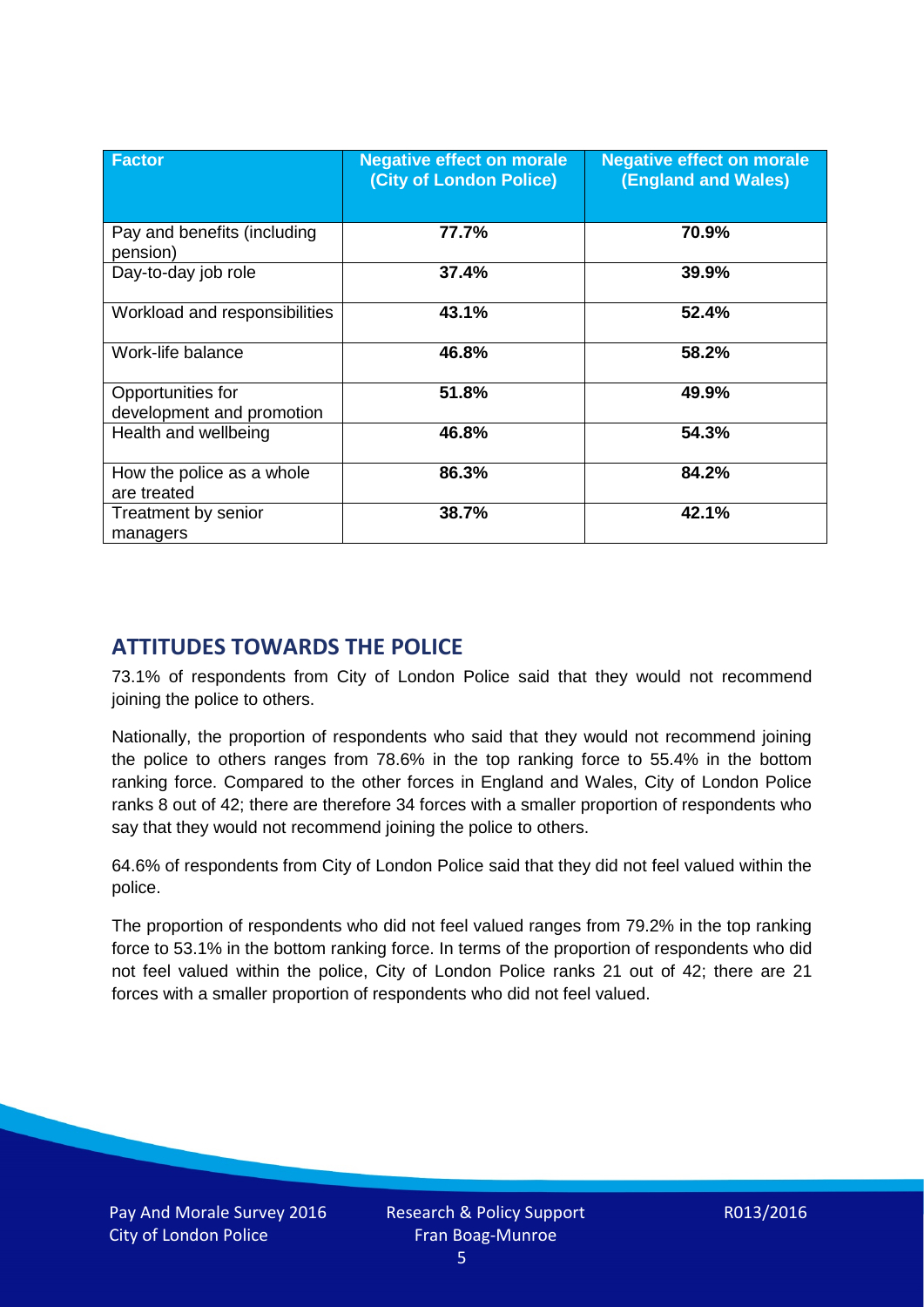|                                                           | 2016  | 2015  |
|-----------------------------------------------------------|-------|-------|
| would<br>not<br>recommend joining<br>the police to others | 73.1% | 77.8% |
| I do not feel valued<br>in the police                     | 64.6% | 75.3% |

For the service as a whole, the proportion of respondents in 2016 who said that they would not recommend joining the police to others was 69.9%. In 2015, 76.3% of respondents said that they would not recommend joining the police. The difference between 2016 and 2015 is statistically significant<sup>[4](#page-5-0)</sup>.

Across the police service as a whole, 67.3% of respondents said that they did not feel valued; compared to 74.7% of respondents in last year's survey. A significantly smaller proportion of respondents did not feel valued this year compared to 201[5](#page-5-1)<sup>5</sup>.

#### *Proportion of respondents who would not recommend the police to others compared to national average in 2016*



<span id="page-5-1"></span><span id="page-5-0"></span> $4$  Z = 19.6, p < 0.001  $5$  Z = 22.1, p < 0.001

Pay And Morale Survey 2016 City of London Police

Research & Policy Support Fran Boag-Munroe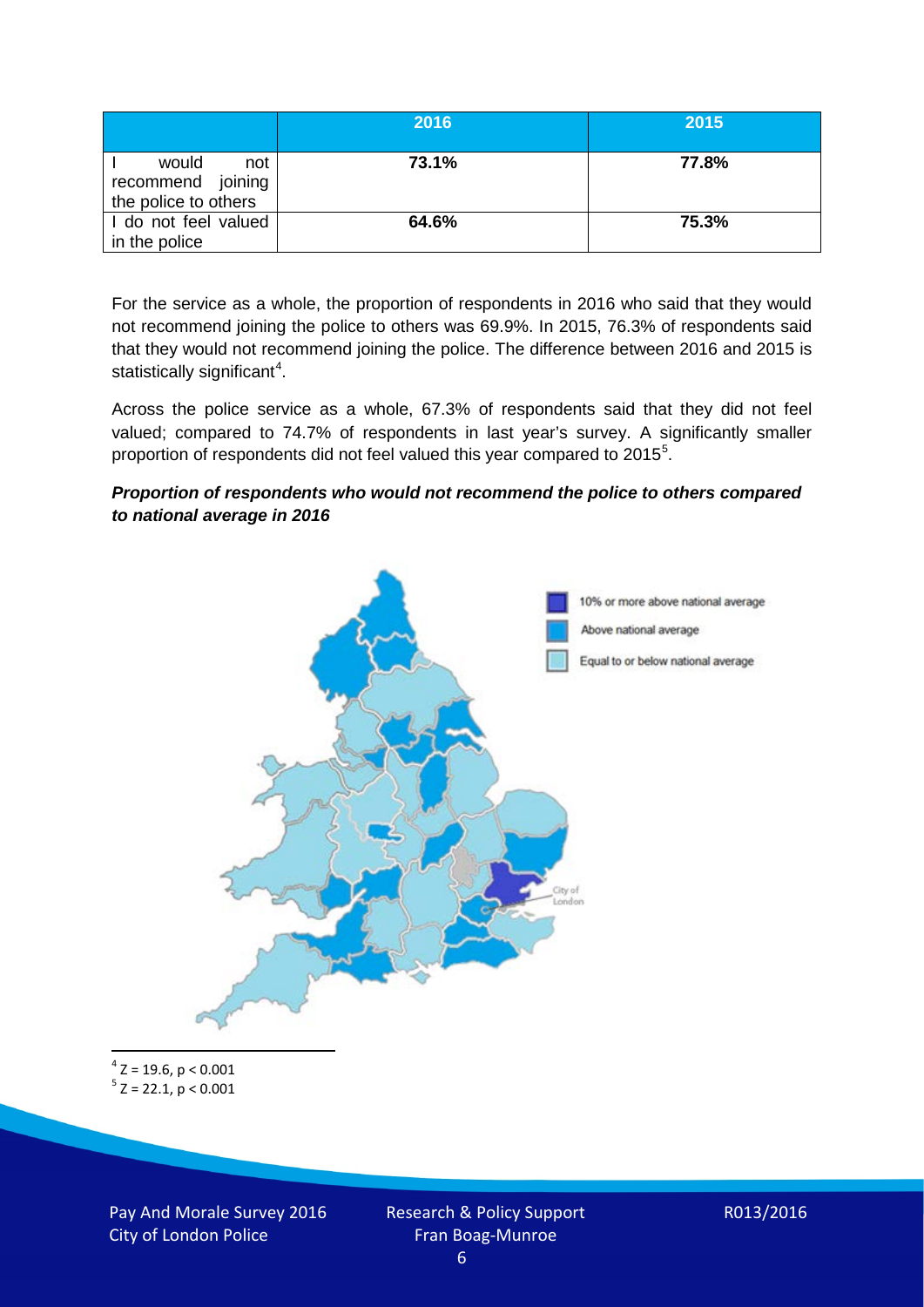# **INTENTION TO LEAVE**

21.5% of respondents from City of London Police told us that they intend to leave the police service within two years. A further 24.3% of respondents said that they currently do not know what their intentions are with regards to staying in or leaving the police.

The proportion of respondents who planned to leave the police ranged from 21.5% at the top ranking force to 4.5% at the bottom ranking force. In terms of the proportion of respondents intending to leave, City of London Police ranks 1 out of 42 forces, meaning that there are 41 forces with a smaller proportion of respondents intending to leave within two years.

Comparison of 2016 and 2015 figures for intention to leave in City of London Police are provided in the table below.

|                                                | 2016  | 2015  |
|------------------------------------------------|-------|-------|
| Intend to leave the police<br>within two years | 21.5% | 27.2% |

For the service as a whole, 11.8% of respondents planned to leave the police service within two years; in 2015, 15.6% of respondents said that they intended to leave within two years. A significantly smaller proportion of respondents intended to leave the police service in 2015 compared to 201[6](#page-6-0)<sup>6</sup>.

<span id="page-6-0"></span> $6$  Z = 15.2, p < 0.001

Pay And Morale Survey 2016 City of London Police

Research & Policy Support Fran Boag-Munroe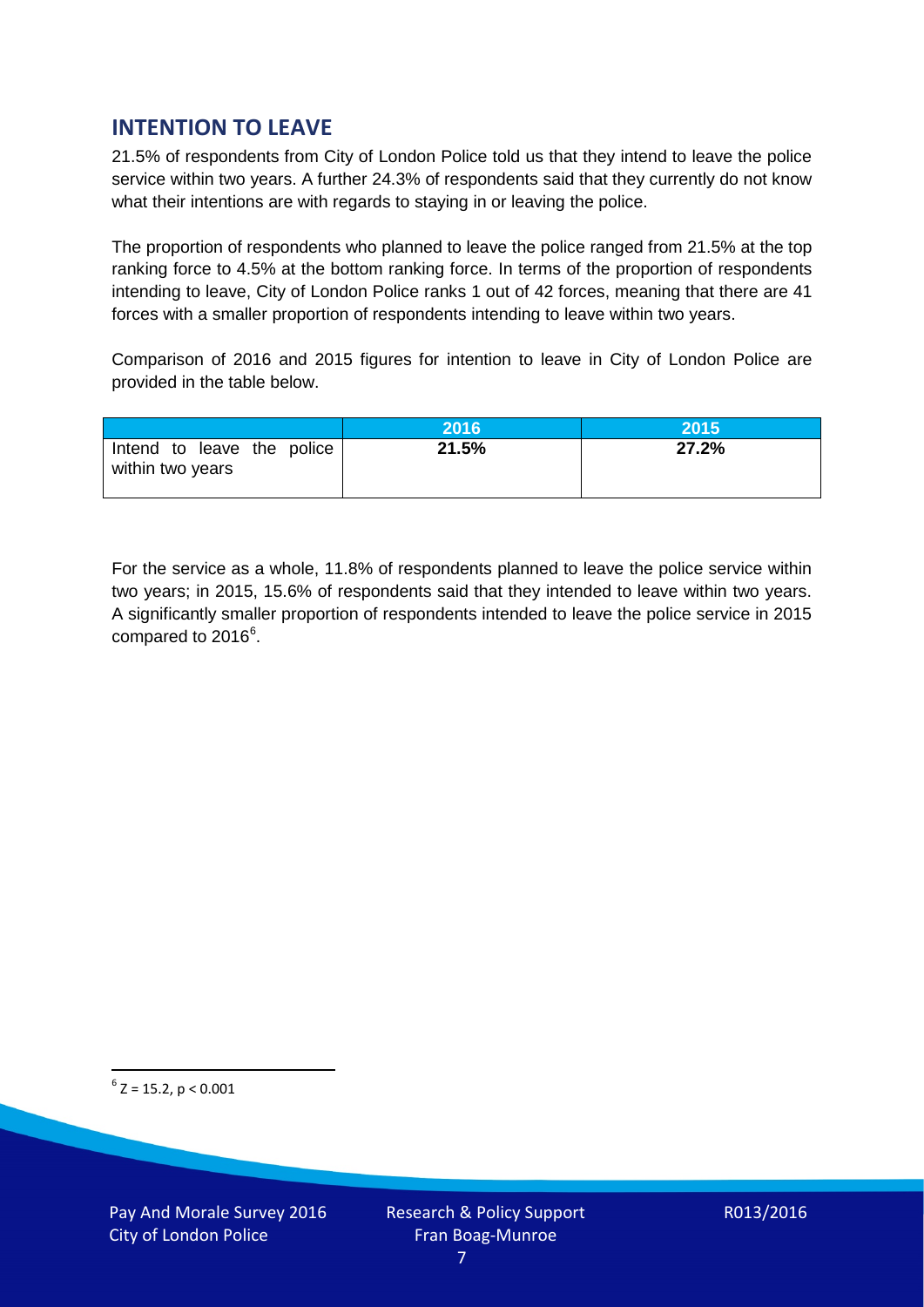*Proportion of respondents intending to leave the police within two years compared to national average in 2016*



### *REASONS FOR INTENDING TO LEAVE THE POLICE SERVICE*

Respondents who had said they intended to leave were asked to indicate the reasons behind this intention. The table below shows the proportion of respondents in City of London Police who said that a particular factor has had a major effect on their intention to leave, compared to the national average.

Please be aware that respondents were able to choose more than one option therefore the figures provide below will not add up to 100%.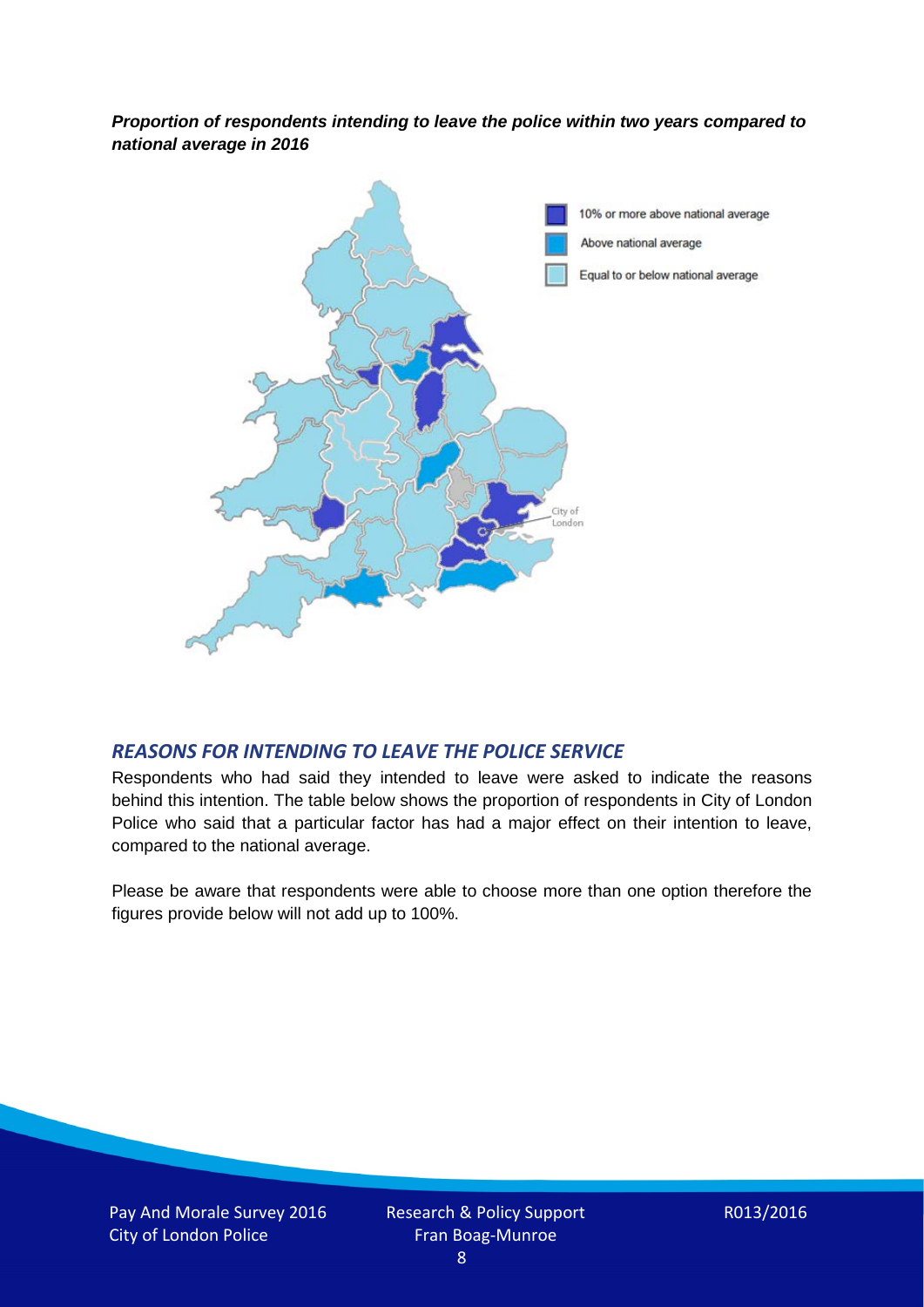| <b>Factor</b>                                          | <b>Major effect on intention to</b><br>leave (City of London<br>Police) | <b>Major effect on intention to</b><br><b>leave (England and Wales)</b> |
|--------------------------------------------------------|-------------------------------------------------------------------------|-------------------------------------------------------------------------|
| The impact of your job on<br>your family/personal life | 30.8%                                                                   | 57.2%                                                                   |
| Your morale                                            | 65.4%                                                                   | 81.7%                                                                   |
| Your opportunities for<br>development and promotion    | 45.1%                                                                   | 49.1%                                                                   |
| Your pay and benefits                                  | 75.0%                                                                   | 67.6%                                                                   |
| Better job opportunities<br>outside of the Police      | 69.2%                                                                   | 59.2%                                                                   |
| The impact of the job on your<br>health and wellbeing  | 46.2%                                                                   | 69.4%                                                                   |
| Dissatisfaction with your day-<br>to-day job role      | 30.2%                                                                   | 43.6%                                                                   |
| Your workload and<br>responsibilities                  | 31.4%                                                                   | 41.8%                                                                   |
| How the police was a whole<br>are treated              | 73.6%                                                                   | 77.6%                                                                   |
| Your treatment by senior<br>managers                   | 32.7%                                                                   | 43.7%                                                                   |

# **PAY AND BENEFITS**

75.2% of respondents from City of London Police told us that they do not feel that they are paid fairly for the responsibilities they have within their job.

Across England and Wales, the proportion of respondents who feel that they are not paid fairly for their responsibilities ranges from 80.8% at the top ranking force to 63.0% at the bottom ranking force. City of London Police ranks 10 out of 42 forces; there are 32 forces with a smaller proportion of respondents who say that they are not fairly paid for the responsibilities within their job.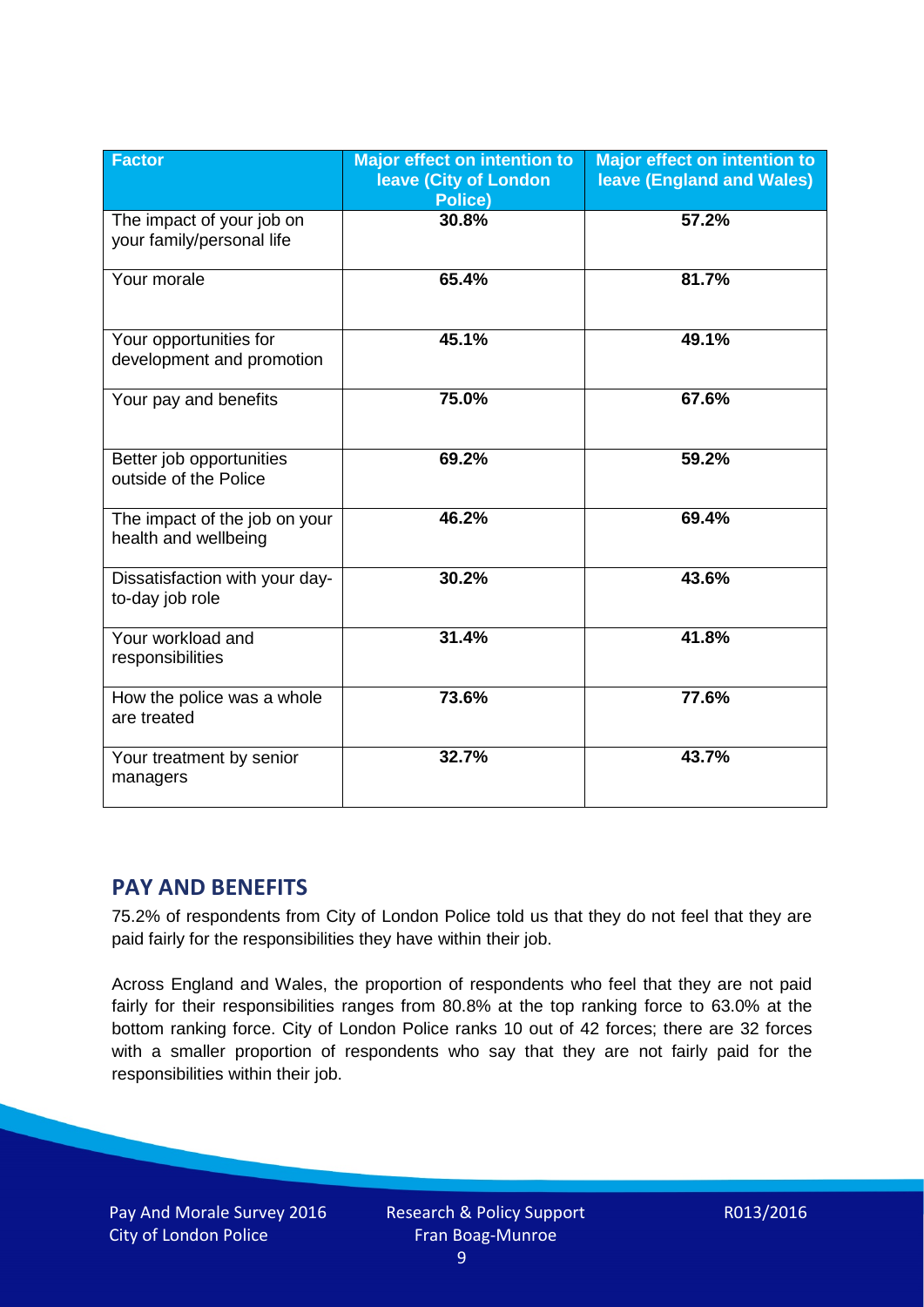66.0% of respondents from City of London Police said that they are dissatisfied with their overall remuneration (including basic pay and allowances) and 62.4% said that they are dissatisfied with their pensions.

Nationally, The proportion of respondents who are dissatisfied with their overall remuneration ranges from 74.2% at the top ranking force to 50.9% at the bottom ranking force. In terms of respondents reporting dissatisfaction with their remuneration, City of London Police ranks 16 out of 42 forces, meaning that there are 26 forces with a smaller proportion of respondents who are dissatisfied with their remuneration.

Pension dissatisfaction ranges from 71.5% at the top ranking force to 55.5% at the bottom ranking force. City of London Police ranks 28 out of 42 forces for this indicator; therefore there are 14 forces with a smaller proportion of respondents who are dissatisfied with their pension.

|                                                                         | 2016  | 2015  |
|-------------------------------------------------------------------------|-------|-------|
| Do not feel fairly paid for the<br>responsibilities within their<br>job | 75.2% | 74.7% |
| Dissatisfied with total<br>remuneration                                 | 66.0% | 67.9% |
| Dissatisfied with pension                                               | 62.4% | 66.2% |

Nationally, 74.4% of respondents said that they were not paid fairly for the responsibilities they have within their job; this proportion was 70.3% in 2015. A significantly larger proportion of respondents said that they were not paid fairly for their responsibilities this year compared to last year<sup>[7](#page-9-0)</sup>.

The proportion of respondents across the police service as a whole who were dissatisfied with their remuneration was 66.7%; this compares to 62.7% in 2015. The difference between

<span id="page-9-0"></span> $7$  Z=12.5, p < 0.001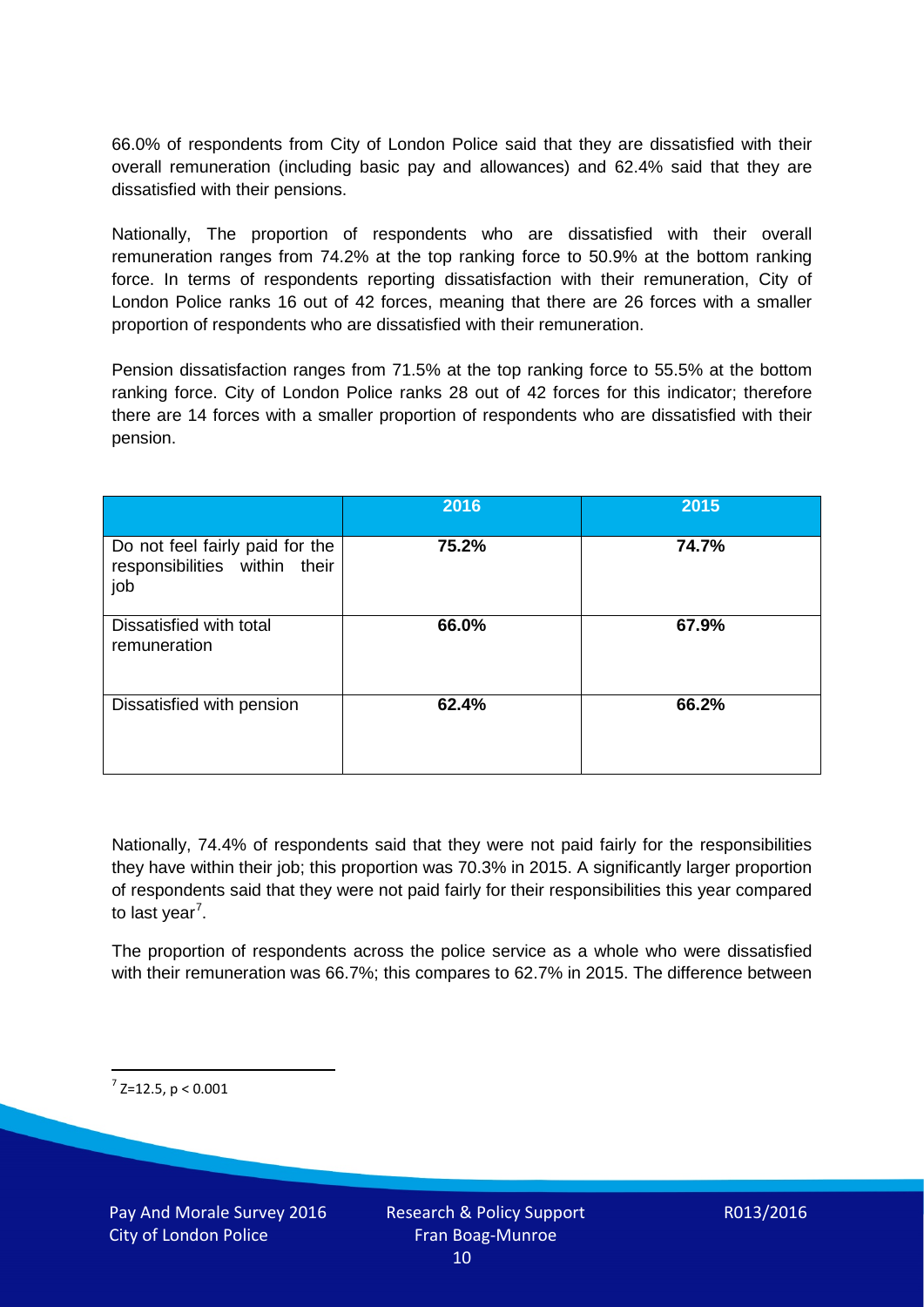the proportion of respondents who were dissatisfied with their overall remuneration in 2016 and 2015 was statistically significant<sup>[8](#page-10-0)</sup>.

Across England and Wales, the proportion of respondents who were dissatisfied with their pension in 2016 was 66.6%; this proportion was 68.9% in 2015. A significantly smaller proportion of respondents were dissatisfied with their pension this year compared to last year<sup>[9](#page-10-1)</sup>.

#### *Proportion of respondents who do not feel fairly paid for the responsibilities within their job compared to national average in 2016*



<span id="page-10-1"></span><span id="page-10-0"></span> $8$  Z = 11.4, p < 0.001  $9^{\circ}$  Z = 6.7 p < 0.001